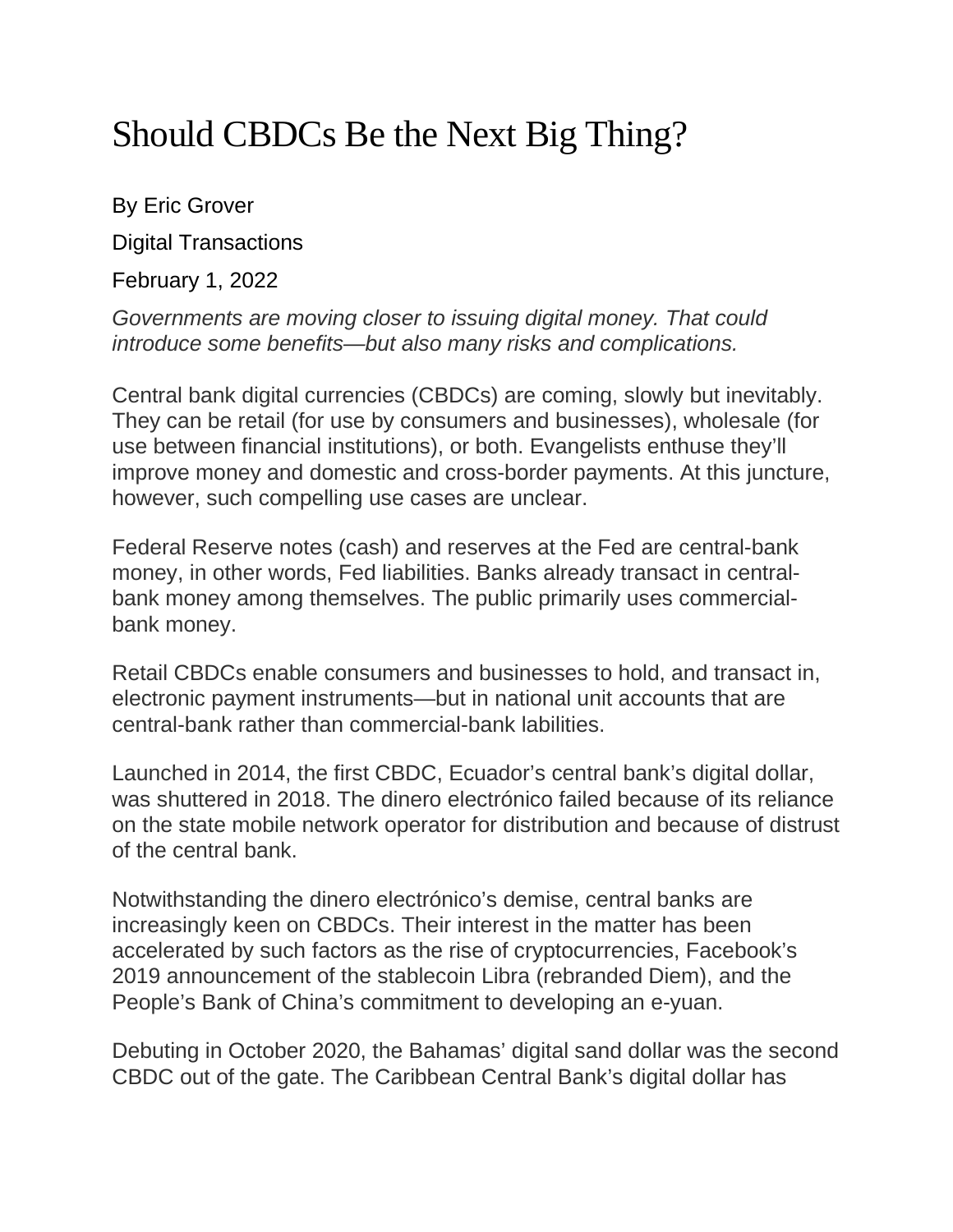been introduced in seven out of eight served island countries and territories. And Nigeria's central bank has started issuing e-Naira.

#### **What About the Fed?**

Most of the world's major central banks will follow suit. The highest-profile CBDC pilot these days is the PBOC's e-yuan. It reports more than 140 million digital-wallets for managing e-yuan have been downloaded, 10 million acceptance-ready merchants, and 150 million transactions to date, totaling almost \$10 billion.

To be sure, China's central bank says it wants to improve payments efficiency beyond what Alipay, China Union Pay, and WeChat Pay have achieved. But an e-yuan could provide additional benefits for Beijing. In a Financial Times interview, the UK's spy chief, Sir Jeremy Fleming, warned that the digital renminbi could be a tool to surveil users and exert control over global currency transactions.

The Fed has been studying the development of an electronic greenback. But the Fed is a creature of Congress. Fed chairman Jay Powell declared, "We would not proceed" adopting a digital dollar "without support from Congress … ideally … in the form of an authorizing law."

Washington can ban private digital currencies or use regulation to tilt the playing field, either of which would suppress money-and-payments innovation.

Milton Friedman's counsel a quarter century ago that the future of e-cash would depend on the private sector's "flexibility to experiment, without broad interference by government" should inform Congressional policymakers. Ideally, CBDC legislation would provide legal and regulatory clarity, be technology-agnostic, and prohibit regulators from handicapping private digital currencies.

But the Fed isn't of one mind. Powell remains undecided. Vice chair nominee Lael Brainard is a CBDC proponent. Governor Christopher Waller and former vice chair of supervision Randal Quarles are skeptical there's a compelling need, noting the U.S payment system is already substantially digital and works well.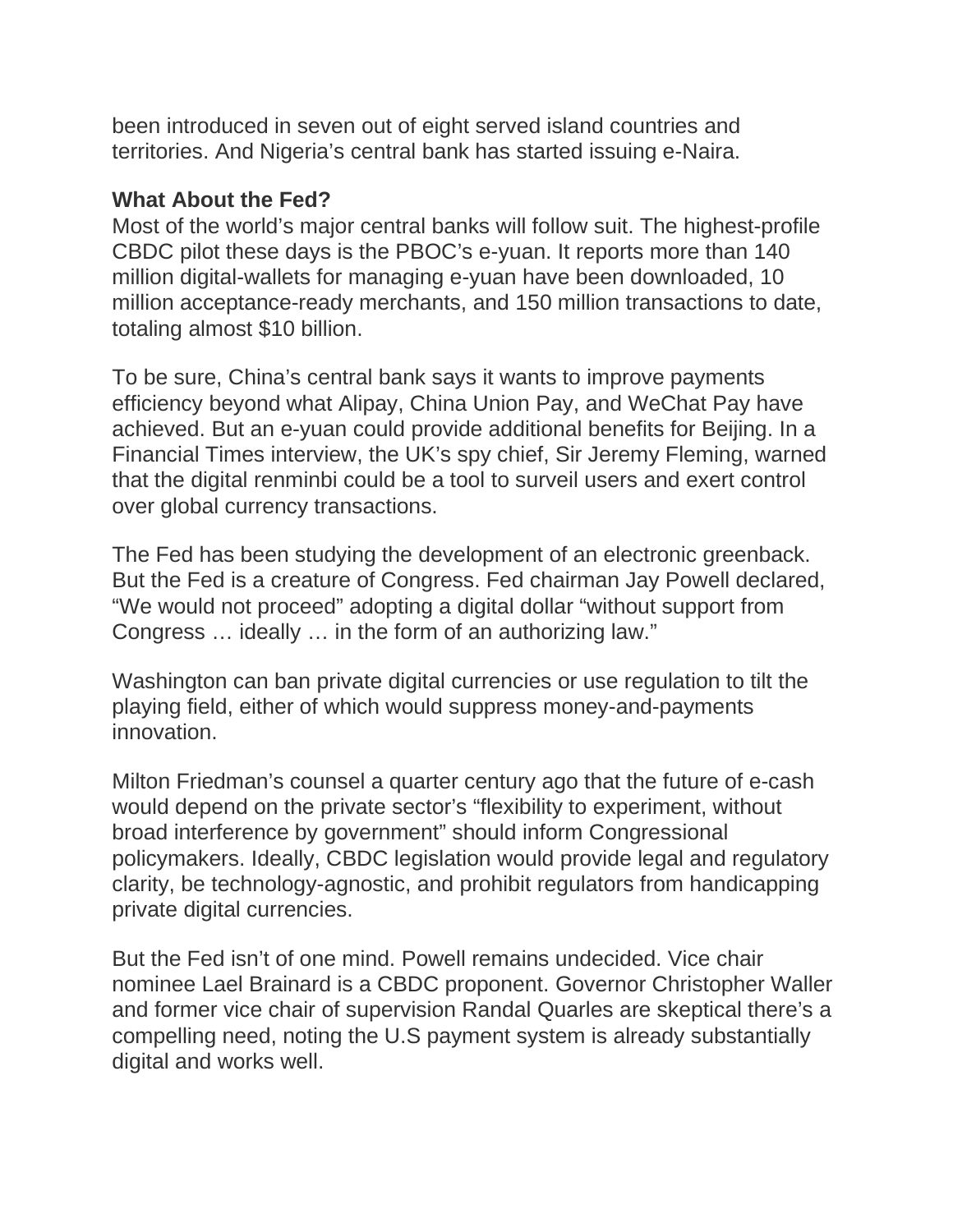Waller and Quarles also argue that the pro forma arguments trotted out in a Fed e-dollar's favor—that it's necessary to promote financial inclusion and to defend King Dollar against a digital yuan—don't bear scrutiny.

The percentage of unbanked American households has been falling, going from 8.2% in 2011 to 5.4% in 2019. Significantly, 75% of these households say they don't want a bank account. Almost 10,000 banks and credit unions compete to serve Americans. Neobanks like Chime and Green Dot, and de facto banking from Square and PayPal, continue to make it ever easier to bank.

# **Design Choices**

But if Washington wants to do more than recite financial-inclusion pieties, it would lower barriers to entry in financial services and repeal debitinterchange price controls. These moves would more effectively expand financial-services access than a Fed e-dollar.

Design choices will affect CBDCs' utility and impact. CBDCs can be account- or token-based. Account-based systems would be easier to implement, whereas token-based systems should enjoy greater flexibility.

The banking and money system is a two-tier one. The Fed serves banks, and banks serve consumers and businesses. Champions of the idea that government should take a greater role in banking advocate the Fed should provide bank services to consumers and businesses directly, competing with commercial banks. Alternatively, as with physical cash, the Fed could rely on banks to distribute e-dollars.

CBDCs can be supported by permissioned-distributed, hybrid, or central electronic ledgers. Central banks will weigh tradeoffs differently and employ different architectures. No CBDC will be unpermissioned.

While the digital sand dollar is limited to domestic use, electronic dollars, euros, and pounds, probably won't be. Most greenbacks circulate outside the United States. While an e-dollar won't be anonymous, its value would likely be greater abroad.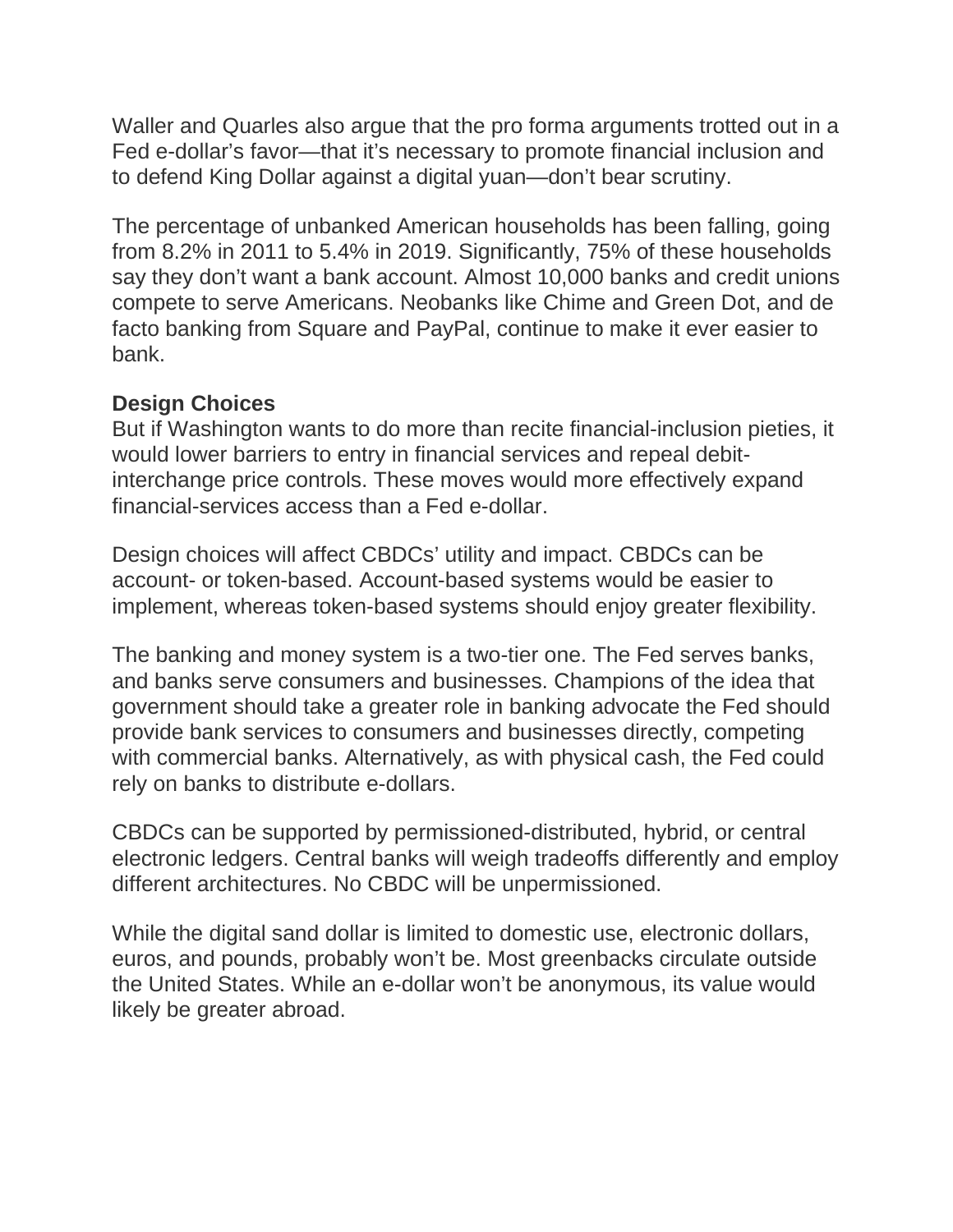A Fed e-dollar's domestic impact likely would be modest. However, CBDCs could roil the cross-border payments market, making transfers faster, more convenient, and cheaper, thereby boosting demand.

A digital King Dollar may supplant weak national currencies and payment systems. If Venezuelans and Zimbabweans, using smart phones, can transact in e-dollars rather than bolivars and Zimbabwean dollars, respectively, many will, and will be better off for it.

## **Risky Business**

Cheerleaders say central-bank money is less risky, but in countries like Venezuela and Zimbabwe, central-bank money is plenty risky. And, in the U.S., private digital currencies—backed one-to-one by dollars in FDICinsured accounts and short-term, liquid securities—wouldn't be materially riskier than Fed e-dollars.

Libertarians love payments anonymity. No CBDC, however, will be anonymous in the way cash is. For governments, that's a plus. For consumers and businesses, not so much. Digital dollars and pounds, however, are likely to offer greater privacy protections than digital yuan.

CBDCs pose risks. They'll be easier for consumers and businesses to hold and transact in than cash, and, therefore, will reduce banks' assets and lending capacity. In a normal interest-rate environment, that wouldn't be a big risk. Additionally, in uncertain times, there's risk of capital flight from banks to CBDCs.

It's too early to know how they'll affect central banks' ability to implement monetary policy. Advocates contend policy tools could be enhanced. With the elimination of physical cash, CBDCs would enable negative interest rates. Congress should take care to prevent the possibility of negative rates being designed into a Fed e-dollar. Enabling negative interest rates, thus punishing savers and causing malinvestment, is a bug, not a benefit.

CBDCs may have different velocities than cash. And competing private payment systems self-correct. Public systems are quite another matter.

Indeed, the biggest CBDC risk is that they could pre-empt or crowd out the development of competing private digital currencies. The Fed is the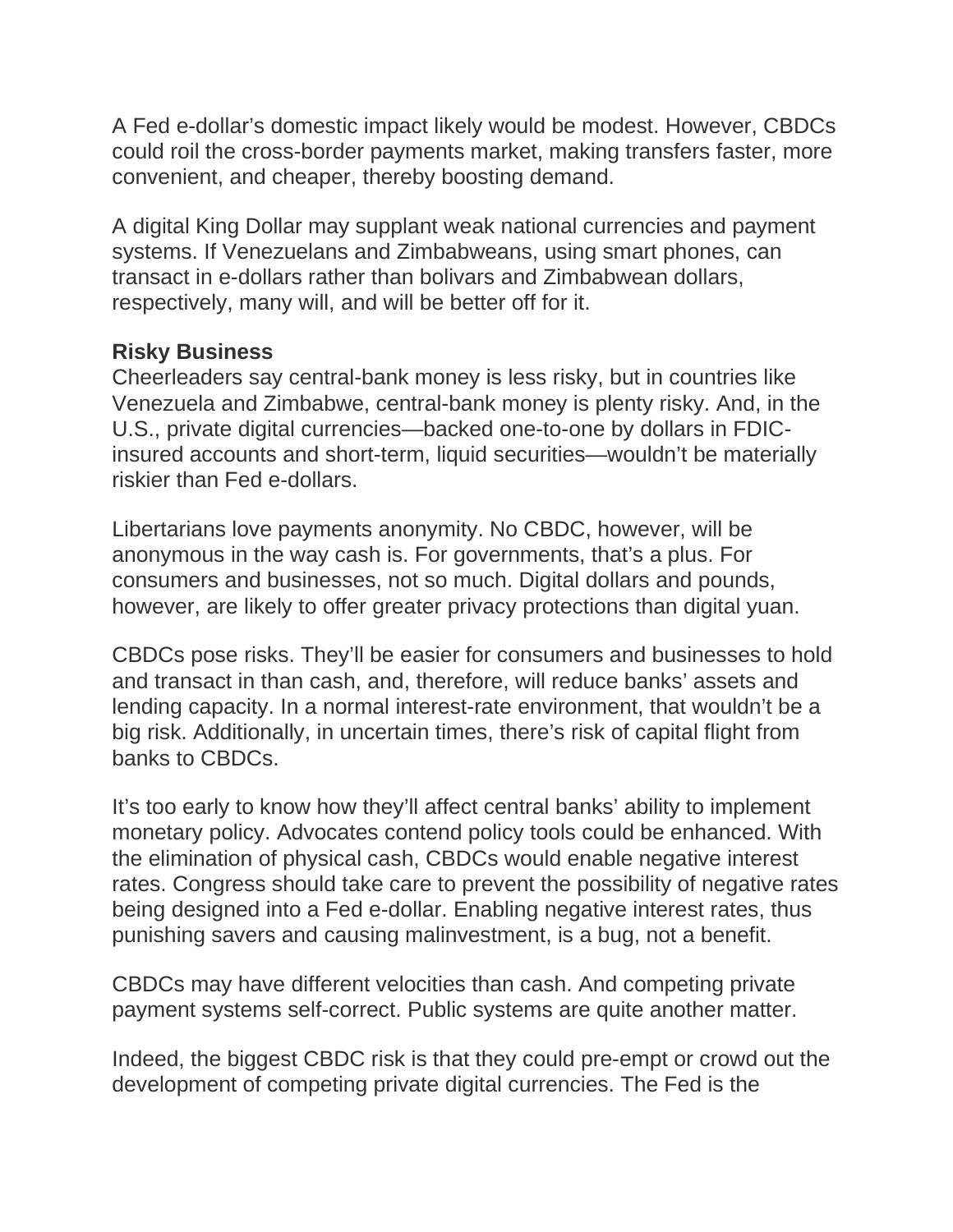financial system's paramount regulator and enjoys virtually unlimited resources. Commercial banks, fintechs, and payment networks will, consequently, be reluctant to compete against it.

Fed Governor Waller observes that "markets operate efficiently when private-sector firms compete to provide the highest-quality products to consumers and businesses at the lowest possible cost" and that "government should compete with the private sector only to address market failures." There's no obvious failure in payments and bank money.

Quarles, the former vice chair of supervision, warned "a Fed CBDC, or even plans for one, might deter private-sector innovation by effectively "occupying the field."

## **A Level Field**

Historically innovation in money and payments has been driven by private initiative, not by the state. In the 7th century, Chinese merchants introduced the first paper currency. It was Scottish banks that invented overdrafts, and multicolored and double-sided banknotes.

Financier Frank McNamara launched the first general-purpose payment card network, Diners Club. Banker Dee Hock was the father of the global bank card network, Visa. Banks built the global cross-border paymentmessaging network Swift.

Peter Thiel and Max Levchin founded PayPal. Cryptocurrency pioneers Chris Larsen, Jed McCaleb, Vitalik Buterin, and Anatoly Yakovenko, didn't work at the Treasury Department. Stablecoin development, too, has been spearheaded by private-sector capital and initiative from entrepreneurs like Circle's Jeremy Allaire, Paxos's Charles Cascarilla, Andrew Chang, and Richmond Two, and Tether co-founders and Mastercard Foundation alumni Brock Pierce and Craig Sellars, and entrepreneur Reeve Collins.

Leading CBDCs and stablecoins won't be national silos. Eventually, they'll interoperate, enabling instant cross-border value exchange through global clearinghouses, bilateral or multilateral connections, or both.

In "Denationalisation of Money: The Argument Refined: An Analysis of the Theory and Practice of Concurrent Currencies," Freidrich Hayek advocated